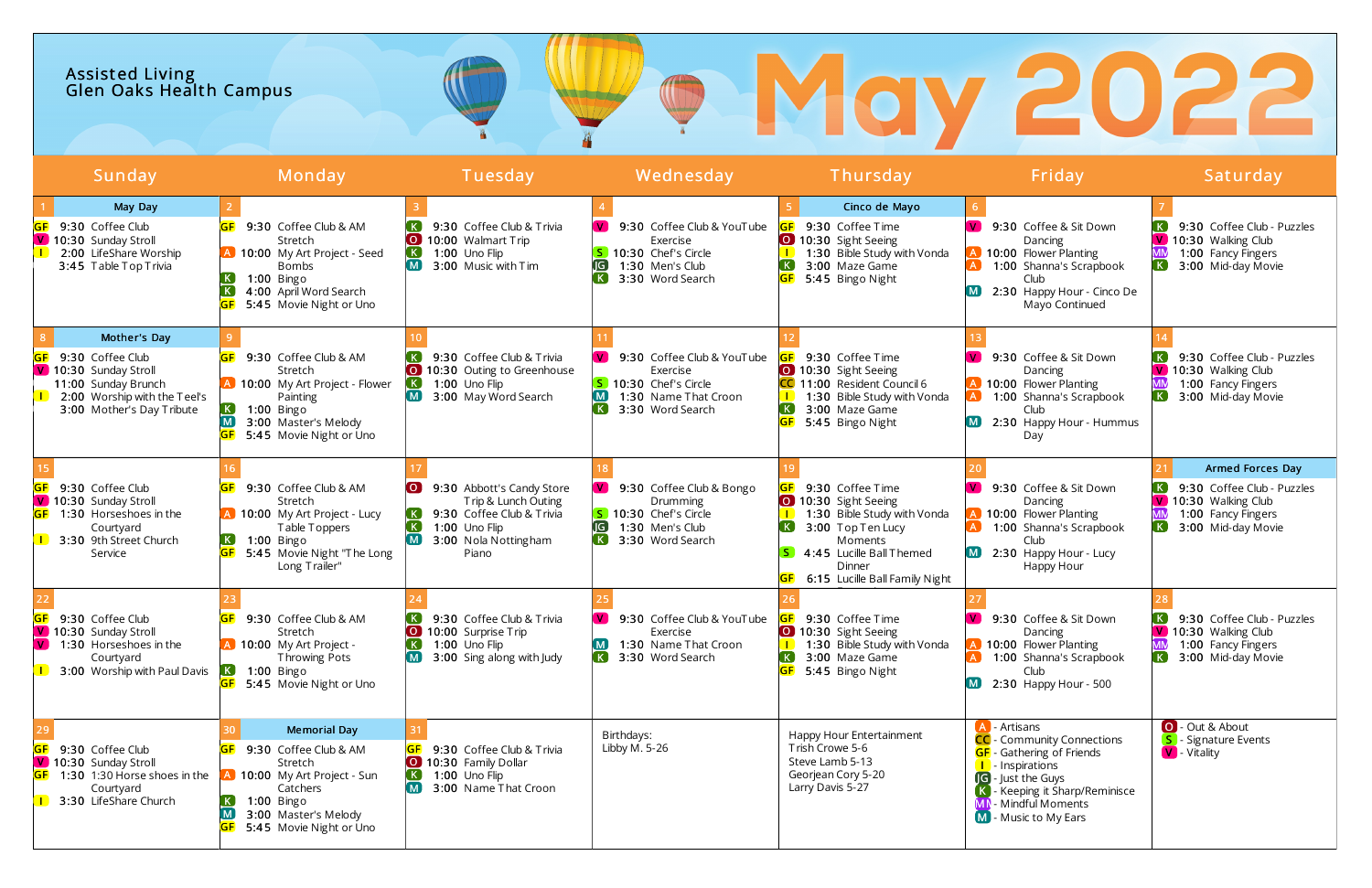## **OMOY 2022** Health Care Glen Oaks Health Campus

All Activities are subject to change Bus Outings are as weather permits

| Sunday                                                                                                                                            | Monday                                                                                                                                                                                                                                         | Tuesday                                                                                                                                                                                          | Wednesday                                                                                                                                                     | Thursday                                                                                                                                                                                                                | Friday                                                                                                                                                                                 | Saturday                                                                                                               |
|---------------------------------------------------------------------------------------------------------------------------------------------------|------------------------------------------------------------------------------------------------------------------------------------------------------------------------------------------------------------------------------------------------|--------------------------------------------------------------------------------------------------------------------------------------------------------------------------------------------------|---------------------------------------------------------------------------------------------------------------------------------------------------------------|-------------------------------------------------------------------------------------------------------------------------------------------------------------------------------------------------------------------------|----------------------------------------------------------------------------------------------------------------------------------------------------------------------------------------|------------------------------------------------------------------------------------------------------------------------|
| May Day<br>9:30 Coffee Time<br>MM 11:30 Guess What?<br>2:00 LifeShare Worship<br><b>K</b> 3:45 Table Top Trivia                                   | $\mathbf{V}$<br>9:30 Coffee Time & AM<br>Stretch<br>A 10:00 My Art Project - Seed<br><b>Bombs</b><br>MM 11:30 Guess What?<br>1:30 Bingo with Nicki<br>4:00 May Word Search<br><b>GF</b><br>6:15 Uno or Movie                                   | 9:30 Coffee Time - Trivia<br><b>T</b> ime<br>10:00 Walmart Trip<br>11:30 Guess What?<br>$1:30$ Uno<br>3:00 Music with Tim                                                                        | V 9:30 Coffee Club & YouTube<br>Exercise<br>S 10:30 Chef's Circle<br>11:30 Guess What?<br>JG<br>1:30 Men's Club<br>4:00 Word Search                           | Cinco de Mayo<br>9:30 Coffee Time<br>10:30 Sight Seeing<br>MM 11:30 Guess What?<br>1:30 Bible Study with Vonda<br>4:00 Maze Games<br>5:45 Bingo Night                                                                   | 9:30 Coffee Club & Sit<br>Downing Dancing<br><b>A</b> 10:00 Flower Planting<br>MM 11:30 Guess What?<br>1:00 Shanna's Scrapbook<br>Club<br>2:30 Happy Hour - Cinco De<br>Mayo Continued | 9:30 Coffee Time<br> K <br>10:00 Trivia Time!<br>MN<br>1:00 Fancy Fingers<br>3:00 Movie- Resident's<br>Choice          |
| Mother's Day<br>9:30 Coffee Time & What's<br>in the Bag?<br><b>S</b> 11:00 Sunday Brunch<br>2:00 Worship with the Teel's<br>3:00 Mother's Tribute | V.<br>9:30 Coffee Time & AM<br>Stretch<br>A 10:00 My Art Project - Flower<br>Painting<br><b>GF</b><br>1:30 Bingo with Nicki<br>$\blacksquare$<br>3:00 Master's Melody<br>4:00 May Word Search<br>GF<br>6:15 Uno or Movie                       | 9:30 Coffee Time - Trivia<br><b>Time</b><br>10:30 Outing to Greenhouse<br>1:00 Resident Council 1<br>$\left( \mathbf{K}\right)$<br>$1:30$ Uno<br>$\left( \mathbf{K}\right)$<br>4:00 April Trivia | 9:30 Coffee Club & YouTube<br>Exercise<br>S 10:30 Chef's Circle<br>$\mathbf{M}$<br>1:30 Name That Croon<br>$\left( \mathbf{K}\right)$<br>4:00 Word Search     | 9:30 Coffee Time<br>10:30 Sight Seeing<br>1:30 Bible Study with Vonda<br>$\left( \mathbf{K}\right)$<br>4:00 Maze Games<br>5:45 Bingo Night                                                                              | 9:30 Coffee Club & Sit<br>Downing Dancing<br>10:00 Flower Planting<br>1:00 Shanna's Scrapbook<br>Club<br>2:30 Happy Hour - Hummus<br>Day                                               | 9:30 Coffee Time<br>K 10:00 Trivia Time!<br>1:00 Fancy Fingers<br>3:00 Movie- Resident's<br>Choice                     |
| 9:30 Coffee Time<br>11:30 Guess What<br>3:30 9th Street Church<br>$\left( \mathbf{K}\right)$<br>Service<br>$\overline{K}$ 3:45 Table Top Trivia   | 9:30 Coffee Time & AM<br>Stretch<br><b>A</b> 10:00 My Art Project - Lucy<br><b>Table Center Pieces</b><br>1:30 Bingo with Nicki<br>$\left( \mathbf{K}\right)$<br>4:00 Lucy Word Search<br><b>GF</b><br>6:15 Movie- "The Long Long<br>Trailer"  | $\overline{)}$<br>9:30 Abbott's Candy Store<br>Trip & Lunch Outing<br>9:30 Coffee Time - Trivia<br><b>Time</b><br>$1:30$ Uno<br>3:00 Nola Nottingham<br>Piano                                    | 9:30 Coffee Club & Bongo<br><b>V</b><br>Drumming<br>S 10:30 Chef's Circle<br>JG)<br>1:30 Men's Club<br>4:00 Word Search                                       | 9:30 Coffee Time<br>10:30 Sight Seeing<br>1:30 Bible Study with Vonda<br>4:00 Top Ten Lucy<br>Moments<br>5:00 Lucille Ball Themed<br><b>GF</b><br>Dinner<br>6:15 Lucille Ball - Family                                  | 9:30 Coffee Club & Sit<br>Downing Dancing<br>10:00 Flower Planting<br>1:00 Shanna's Scrapbook<br>Club<br>2:30 Happy Hour Lucille Ball<br>[M]<br>Theme                                  | Armed Forces Day<br>9:30 Coffee Time<br>K 10:00 Trivia Time!<br>1:00 Fancy Fingers<br>3:00 Movie- Resident's<br>Choice |
| 9:30 Coffee Time<br>MM 11:30 Guess What<br>3:00 Worship with Paul Davis<br>$\left( \mathbf{K}\right)$<br>3:45 Table Top Trivia                    | 9:30 Coffee Time & AM<br>Stretch<br>10:00 My Art Project - Pot<br><b>Throwing</b><br>1:30 Bingo with Nicki<br>4:00 May Word Search<br><b>GF</b><br>6:15 Uno or Movie                                                                           | 9:30 Coffee Time - Trivia<br><b>Time</b><br>10:00 Surprise Trip<br>$\overline{\mathbf{K}}$<br>1:30 Uno<br>3:00 Sing Along with Judy                                                              | 9:30 Coffee Club & YouTube<br>$\mathbf{V}$<br>Exercise<br><b>CC</b> 10:30 The Price is Right with<br>Angie Bray<br>(M)<br>1:30 Sing Along<br>4:00 Word Search | 9:30 Coffee Time<br>10:30 Sight Seeing<br>1:30 Bible Study with Vonda<br>$\left( \mathbf{K}\right)$<br>4:00 Maze Games<br><b>GF</b> 5:45 Bingo Night                                                                    | 9:30 Coffee Club & Sit<br>Downing Dancing<br>10:00 Flower Planting<br>1:00 Shanna's Scrapbook<br>Club<br>2:30 Happy Hour - 500 Day                                                     | 9:30 Coffee Time<br>K 10:00 Trivia Time!<br>MN<br>1:00 Fancy Fingers<br>3:00 Movie- Resident's<br>Choice               |
| 9:30 Coffee Time<br>GF<br>MM 11:30 Guess What<br>1:30 Memorial Day Tribute<br><b>IGF</b><br>$\overline{K}$ 3:45 Memorial Day Trivia               | <b>Memorial Day</b><br>9:30 Coffee Time & AM<br>Stretch<br>A 10:00 My Art Project-Window<br>Catchers<br><b>GF</b><br>1:30 Bingo with Nicki<br>$\left( \mathbf{K}\right)$<br>4:00 Memorial Day Word<br>Search<br>6:15 Uno or Movie<br><b>GF</b> | 9:30 Coffee Time - Trivia<br><b>Time</b><br>0 10:30 Family Dollar<br>$1:30$ Uno<br>3:00 Name That Croon                                                                                          | Birthdays:<br>Kathryn C. 5-3<br>Ray R 5-6<br>Lee P. 5-11<br>Mary C. 5-5-12<br>Dorothy S. 5-12<br>Linda L. 5-20<br>Daphne W 5-24                               | - Artisans<br><b>CC</b> - Community Connections<br><b>GF</b> - Gathering of Friends<br><b>I</b> - Inspirations<br><b>G</b> - Just the Guys<br>- Keeping it Sharp/Reminisce<br>- Mindful Moments<br>M - Music to My Ears | O - Out & About<br>S - Signature Events<br>V - Vitality                                                                                                                                | Happy Hour Entertainment:<br>5-6 Trish Crowe<br>5-13 Steve Lamb<br>5-20 Georjean Cory<br>5-27 Larry Davis              |